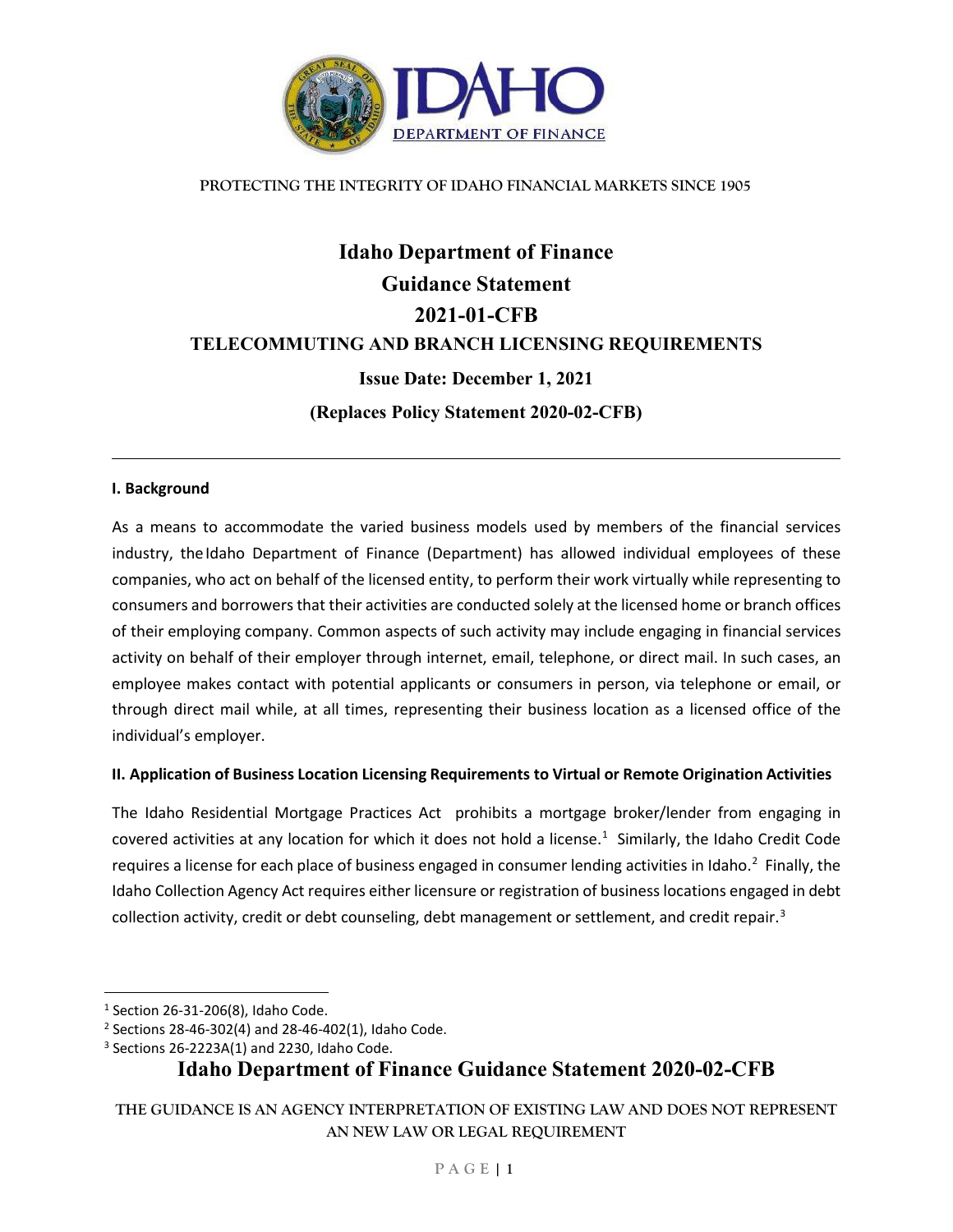

#### **PROTECTING THE INTEGRITY OF IDAHO FINANCIAL MARKETS SINCE 1905**

Notwithstanding the above, the Department recognizes that trends in the financial services industry, coupled with evolving technologies, provide individual employees ever more opportunities to conduct their work remotely from a non-commercial location, while seamlessly representing the business locations licensed by the Department. Therefore, the Department will not seek to apply business location licensing requirements in instances where an individual employee or the individual's employing company does not indicate that the employee is engaging in activities on behalf of the licensee at any unlicensed location. Practices that would implicate the business location licensing requirements include, but are not limited to, the following:

- 1. Advertising, or including within any business documents or forms (except in documents used in communications directly between the individual employee and their employer), an address that is not a licensed business location;
- 2. Advertising, making available to the general public, or including within any business documents or forms (except in documents used in communications directly between the individual employee and their employer), a telephone number in a manner that indicates an employee conducts activities at a place other than a licensed business location (e.g. using a published residential telephone number in promotions);
- 3. Representing in any manner, directly or indirectly, a location at which activity on behalf of the licensee may occur, if such representation indicates the activity would occur at an unlicensed location, or would mislead a consumer to believe an unlicensed location is an authorized location from which the employee or their employer conducts licensable financial services activity.

While operating remotely, individuals and their employers are also expected to comply with any other provisions of the Acts or of laws and regulations applicable to their business activity. Additionally, individuals and their employers must exercise due diligence in the safeguarding of company and customer data, information and records, whether in paper or electronic format, and to protect them against unauthorized or accidental access, use, modification, duplication, destruction or disclosure.

## **Idaho Department of Finance Guidance Statement 2020-02-CFB**

**THE GUIDANCE IS AN AGENCY INTERPRETATION OF EXISTING LAW AND DOES NOT REPRESENT AN NEW LAW OR LEGAL REQUIREMENT**